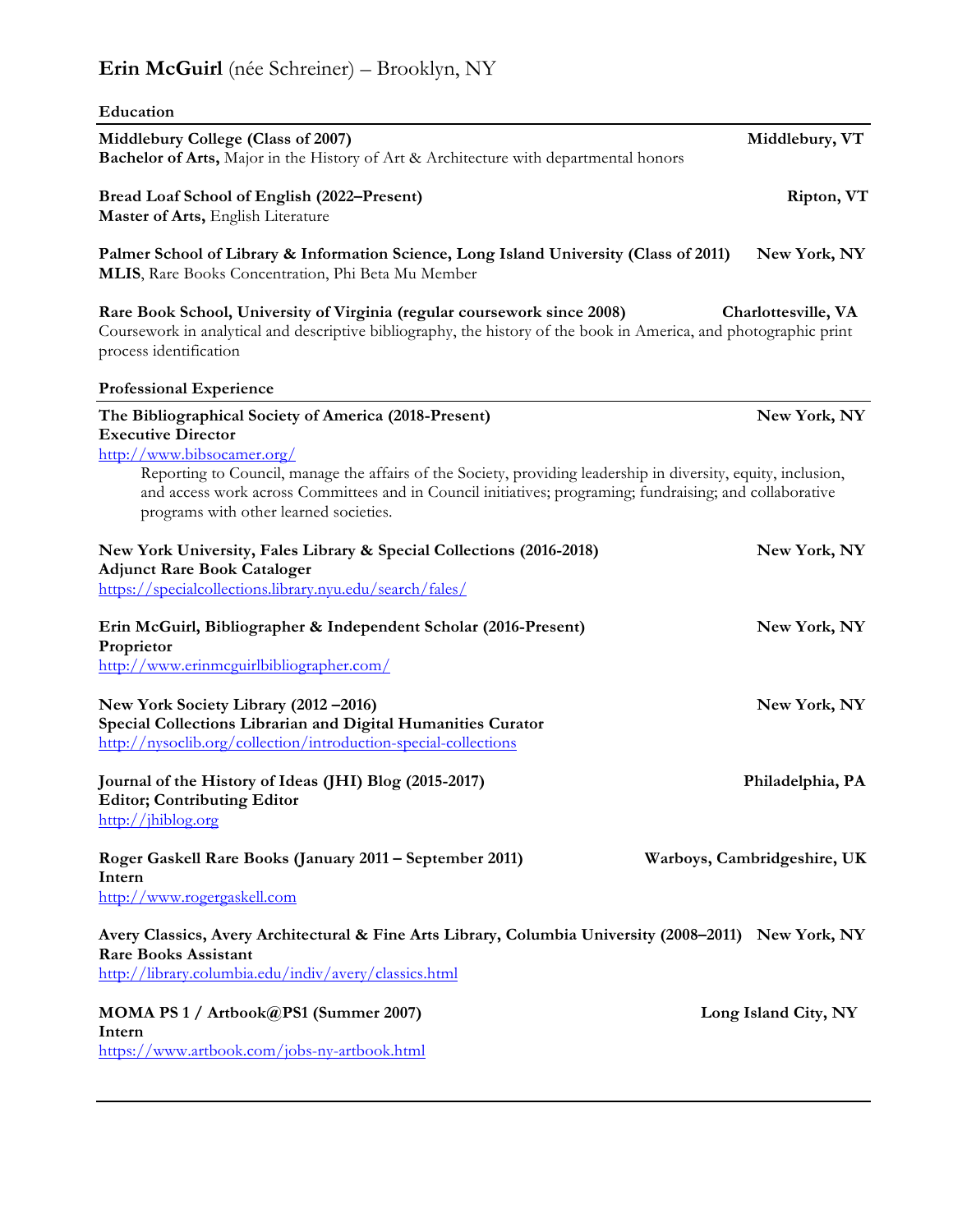#### **Successful Grants**

#### **BSA–Peck Stacpoole Fellowship for Early Collections Professionals (2021-2022) Funded by the Peck Stacpoole Foundation**

The BSA Peck-Stacpoole Fellowship for Early Career Collections Professionals (\$3,000) supports bibliographical research by conservators, curators, librarians, and others who are responsible for institutional collections of textual artifacts, at early stages of their careers.

#### **Describing the Material Text for the Bibliographical Society of America (2020) Funded by the Gladys Krieble Delmas Foundation**

This two-pronged project was designed to (1) revitalize and expand BibSite, BSA's early attempt to share bibliographical works and datasets online and (2) create pedagogical resources for individuals teaching introductory lessons in bibliography through collaborative, interdisciplinary summer workshops. BibSite will launch in beta in April 2022. Details on the BSA website at https://bibsocamer.org/news/describing-the-material-text-a-newprogram-funded-by-the-gladys-krieble-delmas-foundation/.

#### **Grant to Process & Create a Finding Aid for the New York Society Library Archive (2015) Funded by the Gladys Krieble Delmas Foundation**

In collaborating with Development staff at the New York Society Library, wrote and reported on a grant funded archival processing project for the Society's Library's own records dating back to 1754. The archive – containing circulation and acquisition records, Trustees minutes, historic catalogs in print and manuscript, and more – is now fully processed and the finding aid is available through the Library's City Readers Digital Collections Portal.

#### **Teaching Experience**

**The Screenplay as Material Text**, webinar for the Bibliographical Society of America

**The Morgan Library & Museum**, workshop on the analysis, identification, description, and interpretation of original screenplays for Library curatorial and technical services staff

## **Rare Book School at the University of Virginia**

http://www.rarebookschool.org

- Lab Instructor, Introduction to the Principles of Bibliographic Description
- Summer staff member (course "follower"), 2011 & 2013

**Descriptive bibliography workshop co-leader with Dr. Jesse R. Erickson**, The Black Bibliography Project Conference at the Beinecke Rare Book and Manuscript Library, Yale University, November 15, 2019

## **The New York Society Library**

- § Rereading the News: Exploring the Library's Early New York City Newspapers (2014)
- Archaeology of the Book: Printing and Binding 1450-1800 (2012)
- Class sessions for students in Media Studies at the New School

**Guest Lecturer:** Pratt University School of Library and Information Science, Special Collections and Art Librarianship courses; New York University, courses in the English Department

#### **Selected Print and Online Publications**

§ "Office Practices" and "Sales Catalogs" in *Information: A Historical Companion* (Princeton University Press, 2021) eds. Ann Blair, Paul Duguid, Anja Goeing, and Anthony Grafton.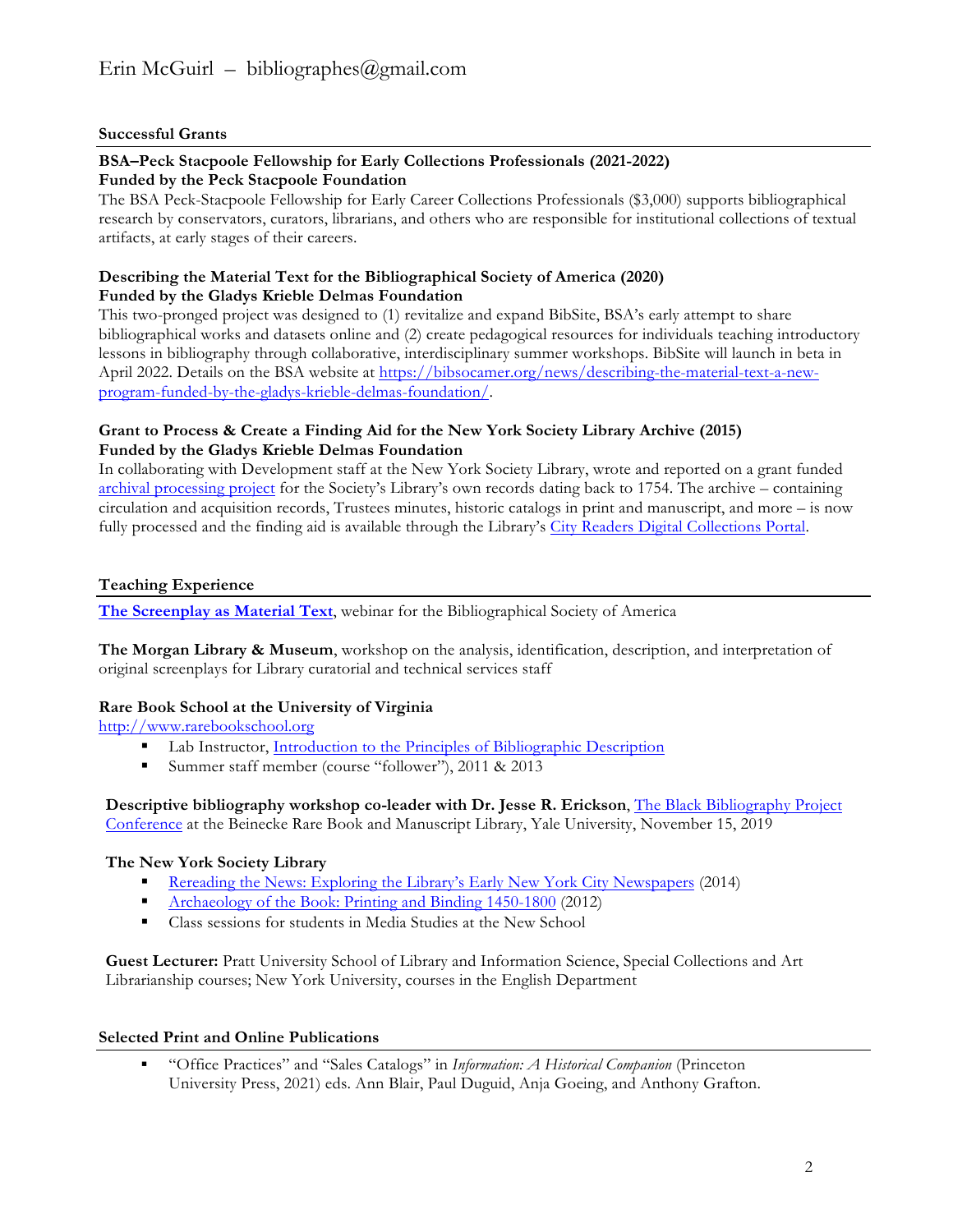## Erin McGuirl – bibliographes@gmail.com

- § "The Women Who Made Selznick's Screenplays" in the *Ransom Center Magazine*, online 5 Feb. 2021.
- § Letter to the Editor in *The New Yorker,* published December 17, 2018. In response to Sam Knight, "Do Proteins Hold the Key to the Past?"
- § "Printing the Screenplay in Hollywood and Beyond" *Printing History* 25, Summer 2018
- § "A Peek at Famous Readers' Borrowing Records at a Private New York Library," Atlas Obscura, February 5, 2018
- § Review: *Whole Earth Field Guide* ed. Caroline Maniaque-Benton and Meredith Gaglio, SharpWeb, January 1, 2018
- § "The Small Script Copying Service that Powered NYC Entertainment for Decades," Atlas Obscura, October 11, 2017
- § "You Should Learn Descriptive Bibliography," JHI Blog, September 25, 2017
- § "The New York Antiquarian Book Fair Enters the 21st Century at Last," LitHub, March 14, 2017
- § "Riots and Readers at the New York Society Library" New York Society Library Blog, October 14, 2016
- § "Mai-mai Sze and Irene Sharaff in Public and in Private," JHI Blog, May 16, 2016
- § "Mai-mai Sze and the I Ching" JHI Blog, March 14, 2016
- § "Hippie Bibliography," JHI Blog, January 18, 2016
- § "Artists and Craftswomen: Printing Women at the New York Public Library" (exhibition review) JHI Blog, December 2, 2015
- § Exhibition Catalog, *Extraordinary Gifts: Rare Books Presented to the New York Society Library, 1754- 2012*. New York: The New York Society Library, 2013.

## **Conference Papers & Speaking Engagements**

- § "'Print/Reprint': A Virtual Roundtable", The King Library Press at the University of Kentucky, January 10, 2022
- "Practices of moving texts: a roundtable on the history of information", panelist speaking on office practices for the Society for the Fistory of Authorship, Reading, & Publishing (SHARP) 2021 Conference, Moving Texts
- § "From Screenplay to Screen: Collecting Hollywood's Paper Underpinnings", a special functions lecture with Robert M. Rubin for the Grolier Club. May 20, 2021
- § "Movie Materiality: A Bibliographical Analysis of Two Modern Theatrical Texts", a talk for the Penn Workshop in the History of Material Texts. April 5, 2021
- § "Professionalization in the Field of Bibliography, Book History, & Textual Editing: Entering the Field Without Formal Training." Panelist, Bibliography & Textual Editing Roundtable at the Modern Language Association (MLA) 2021 Conference
- **•** Invited panelist, Hollywood from Page to Shelf: Movie Scripts as Tools, Artifacts, and Collectibles. Sponsored by the Southern California Chapter of the Antiquarian Booksellers' Association of America and hosted by the Academy of Motion Picture Arts and Sciences' Margaret Herrick Library, October 26, 2019
- § "Materiality, Portability, and the Making of the *Whole Earth Catalog*", SHARP 2019
- § Invited panelist for the Bibliographical Society of America Annual Meeting, "Bibliography and the Expanded Field: New Directions Future Trends". Short paper presentation: "Please Return to the Stenographic Department", January 27, 2018
- § "The Little Library That Could: Building the City Readers Digital Humanities Portal at the New York Society Library", invited speaker for the digital project spotlight at Rare Book School, July 27, 2016
- § "The New York Society Library's *City Readers*: A Material Approach to Library History" for Library Records in the Digital Age: A Symposium on Teaching and New Research, January 27, 2016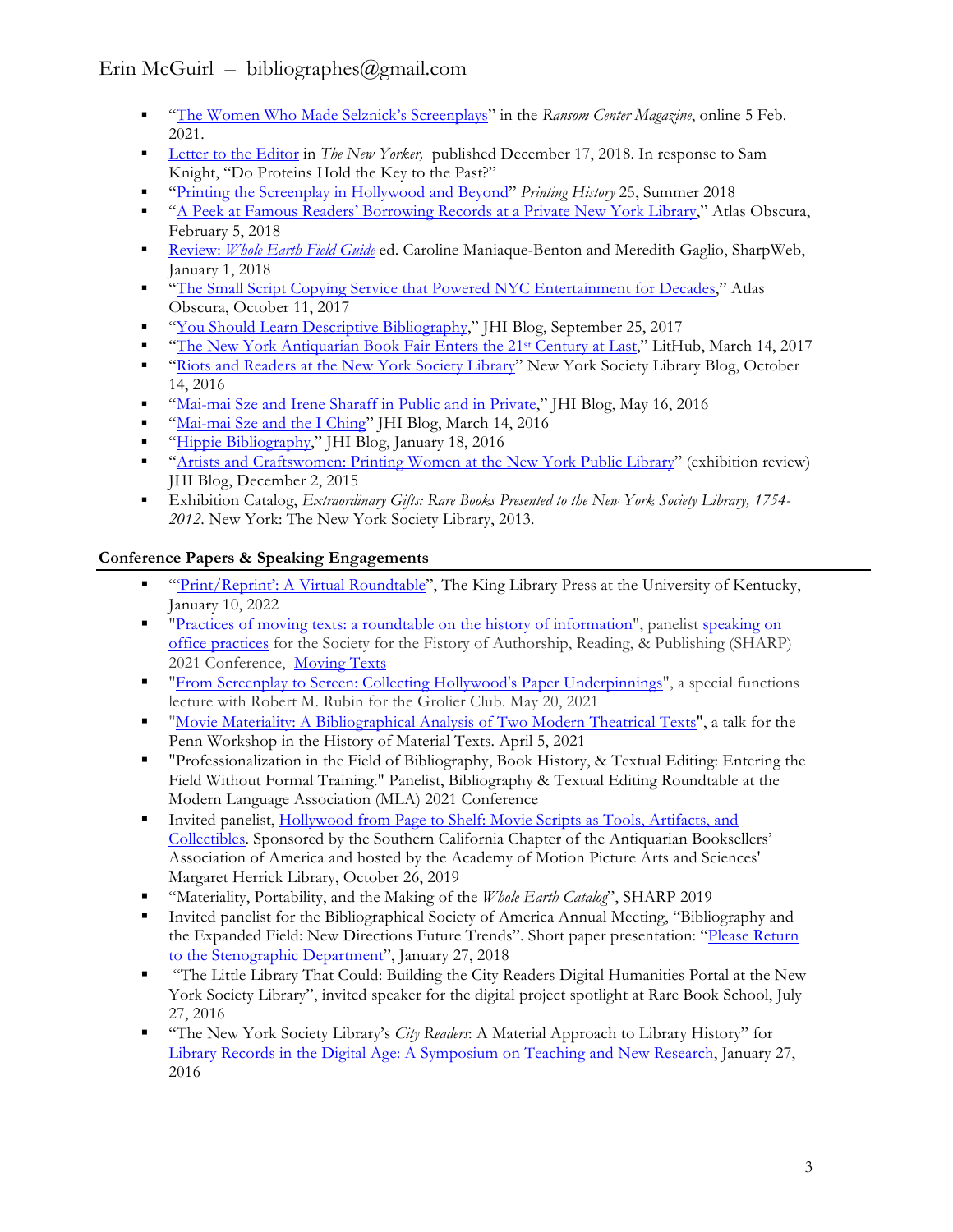## Erin McGuirl – bibliographes@gmail.com

- § "Building a New Digital Interface for the New York Society Library's Early Circulation Records Project", speaker and panelist for "Book Histories in New York, c. 1800," American Society for Eighteenth Century Studies (ASECS) conference, 2015
- § "Digital Collections and the New York Society Library" for Community Libraries: Connecting Readers in the Atlantic World, c. 1650-c.1850, Chicago Colloquium on Digital Approaches to Library History, May 30-June 1, 2014
- § "Illustration, Ornament, and Printing Processes in Joseph Boillot's *Nouveau Pourtraitz et Figures des Terms pour User en Architecture (1598)*", Book History Colloquium, Columbia University, March 22, 2011

## **Curated Exhibitions & Digital Projects**

- BibSite expansion and redevelopment for the Bibliographical Society of America. This grantfunded project creates an open access platform for bibliographers to share their bibliographical research and pedagogical materials in a way that is useful to other scholars, teachers, researchers, and students of bibliography in the broadest sense of the term. As a nexus of bibliographical materials that includes hosted and indexed contributions from many leading scholars and institutions in the field, BibSite collocates resources in a way that makes all materials more readily discoverable than stand-alone items posted on a personal or university website. Extensive metadata for the collection as a whole and for individual materials, in particular, enhances discoverability in a crowded worldwide web of varied materials that can be confusing to search or accurately retrieve bibliographical scholarship with any precision.
- Consulting bibliographer and exhibition pamphlet co-author with Roger Gaskell for Presswork, a program for hands-on instruction in the history of printing texts and images run by Rare Book School in the Albert and Shirley Small Special Collections Library, University of Virginia.
- § Curator, "Melville's New York, 1850," exhibition at the New York Society Library, September-November 2016. Brief review in the New Criterion's Critic's Notebook, September 12, 2016
- <sup>■</sup> City Readers, the New York Society Library's database of historic records, books, and readers. Search, browse, and visualization tools support the discovery and analysis of over 100,000 biographic, bibliographic, and transaction data, derived from digitized content from the archives.
- § Co-curator with Madeline McMahon and Frederic Clark, "Readers Make Their Mark: Annotated Books at the New York Society Library," exhibition at the New York Society Library, February-August 2015. Reviewed by the *New York Review of Books* Daily, February 19, 2016.
- Co-curator and catalog co-author with New York Society Library Head of Exhibitions Harriet Shapiro, "Extraordinary Gifts: Rare Books Presented to the New York Society Library, 1754- 2012," exhibition at the New York Society Library, January-December 2013.

## **Awards and Fellowships**

- Robert De Niro Endowed Fellowship, the Harry Ransom Center (2020) for research in the Selznick Collection on the women who worked in the Studio's stenographic and research departments and their role in screenplay development, editing, and writing.
- § Justin G. Schiller Fellow for the Cataloging and Description of Ephemera, Rare Book School (2018) for a project to arrange and describe the School's collection of printed ephemera.
- Grant Recipient, Bibliographical Society of the UK (2011) for research with Roger Gaskell on books printed entirely from copperplate etchings and engravings.
- § E. Ph. Goldschmidt Fellow, Rare Book School (2011) for study in Stephen Tabor's course on Analytical Bibliography.
- § Scholarship Recipient, Rare Book School (2008) for study in the course, Introduction to the Principles of Bibliographical Description.